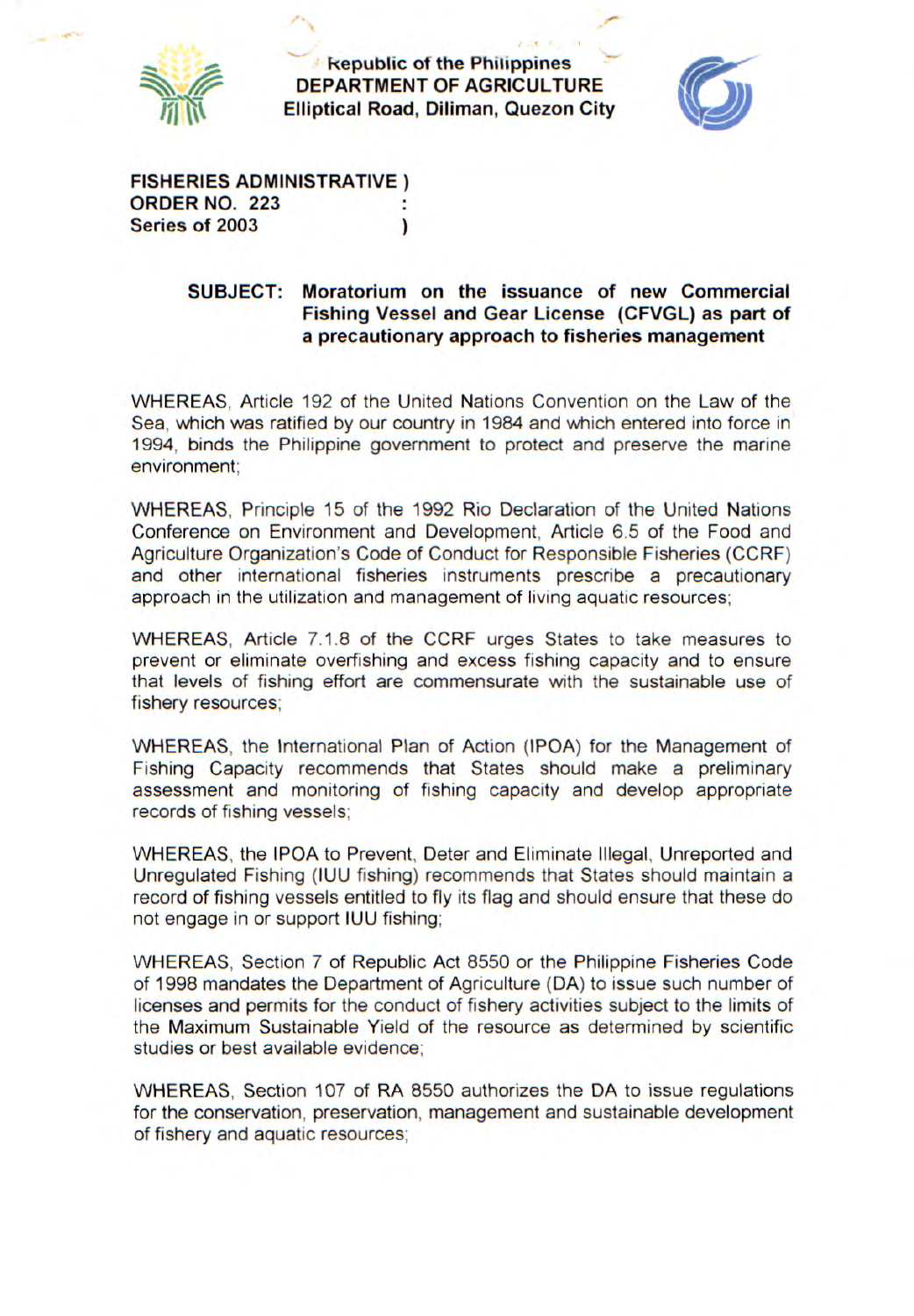WHEREFORE, in view of these premises, this guideline temporarily suspending the issuance of new CFVGL intended to facilitate an inventory of licensed and unlicensed commercial fishing vessels and gears is hereby issued for the information and guidance of all concerned.

**Section 1. Registration for Inventory.** - Prior to the one-year moratorium, the Bureau of Fisheries and Aquatic Resources (BFAR) of the DA shall first register for inventory all Philippine commercial fishing vessels and gears and shall issue new or renew licenses during a six-month period from **January 21, 2004 to July 21, 2004,** inclusive under the following conditions:

a. All owners/operators shall register their commercial fishing vessels and gears, whether or not licensed by the BEAR and whether or not registered by the Maritime Industry Authority (MARINA), with the BFAR or its regional offices having jurisdiction where the owner/operator is holding office. No fee whatsoever shall be charged for such registration and the forms to be used for the purpose;

b. Holders of licenses expiring from **July 22, 2004 to July 22, 2005,** shall cause the same to be registered and licensed. Holders of licenses expiring beyond **July 22, 2005,** need only to register for inventory their commercial fishing vessels and gears;

c. Owners/operators must have their unlicensed commercial fishing vessels and gears registered for inventory preparatory to their licensing during the period. To be submitted are proof that they have been fishing regularly including documentation on the construction or acquisition of the boat and gear, entries in the course of business, fishing logbooks, document on transactions involving catch, among others, including vessel registration issued by MARINA. Those who will cooperate in this exercise are assured that their cooperation will not constitute confession of any wrongdoing and will not result in legal action against them.

**Section 2. Moratorium on the Issuance of New Licenses.** - In order to maintain the current level of fishing effort in Philippine waters during the inventory process and to facilitate the establishment of a computerized commercial fishing vessel and gear register, a one-year moratorium on the issuance of new licenses will be put into effect from **July 22, 2004 to July 22, 2005,** which will apply to the following transactions:

- a. No new commercial fishing licenses will be issued;
- b. No new gear or gear types will be licensed;
- c. Vessels sold or alienated within the period of suspension will not be licensed, except for vessels that have been registered for inventory, which can be licensed during the period of suspension;
- d. No clearances for importation of fishing vessels will be issued; and,